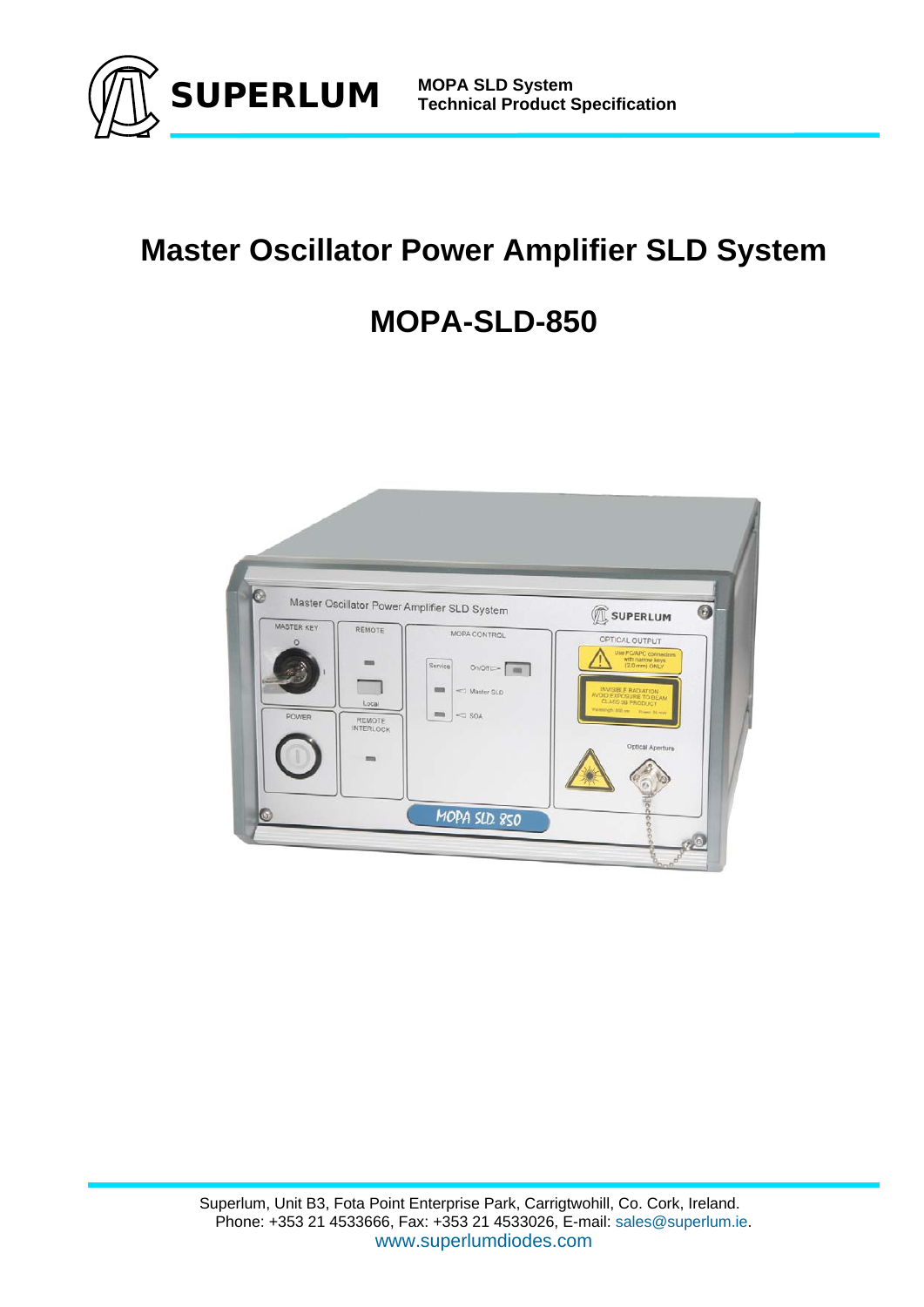

### 1. Product Description

The Superlum MOPA-SLD-850 is an ultra-high power SLD-based light source that features an extremely weak sensitivity to optical feedback at high power levels of tens milliwatts. This has been obtained due to the use of a special optical scheme called MOPA (Master Oscillator Power Amplifier). A simplified block diagram of the MOPA scheme is shown in the figure below. A medium-power SLD operating as a master source provides optical power of 6 – 10 mW with a relatively broad spectrum of 10-20 nm centered at 850 nm. After passing through an appropriate optical isolator with isolation of better than –25 dB, this power is elevated to a high level of 50 mW by a spectrally matched Semiconductor Optical Amplifier (SOA). The key advantage of such an optical configuration is its weak sensitivity to optical feedback, because the input power of 6-10 mW makes it possible for the SOA to reach a deep saturation level. In this situation, there is no need to install an optical isolator at the output of the SOA for protection from optical feedback. In addition, this allows eliminating any unwanted power drop related to insertion loss inside the isolator, which can frequently reach 2 dB. Another advantage of the MOPA scheme is that it uses a polarization maintaining optical fiber – no one SM fiber-coupled component is implemented. Most of the used fiber-optic components are built on the fast-axis-blocked technology that guarantees high values of the PER (Polarization Extinction Ratio) at the MOPA output (> 18 dB).

For further information on the MOPA design, go to: http://www.superlumdiodes.com/pdf/Ultra-High-Power-MOPA-SLD-Sources.pdf



**Block Diagram of the MOPA Optical Scheme (Simplified)** 

**M-SLD** – Master SLD **ISO** – Isolator **SOA** – Semiconductor Optical Amplifier **OPM** – Optical Power Monitor **APC** – Automatic Power Control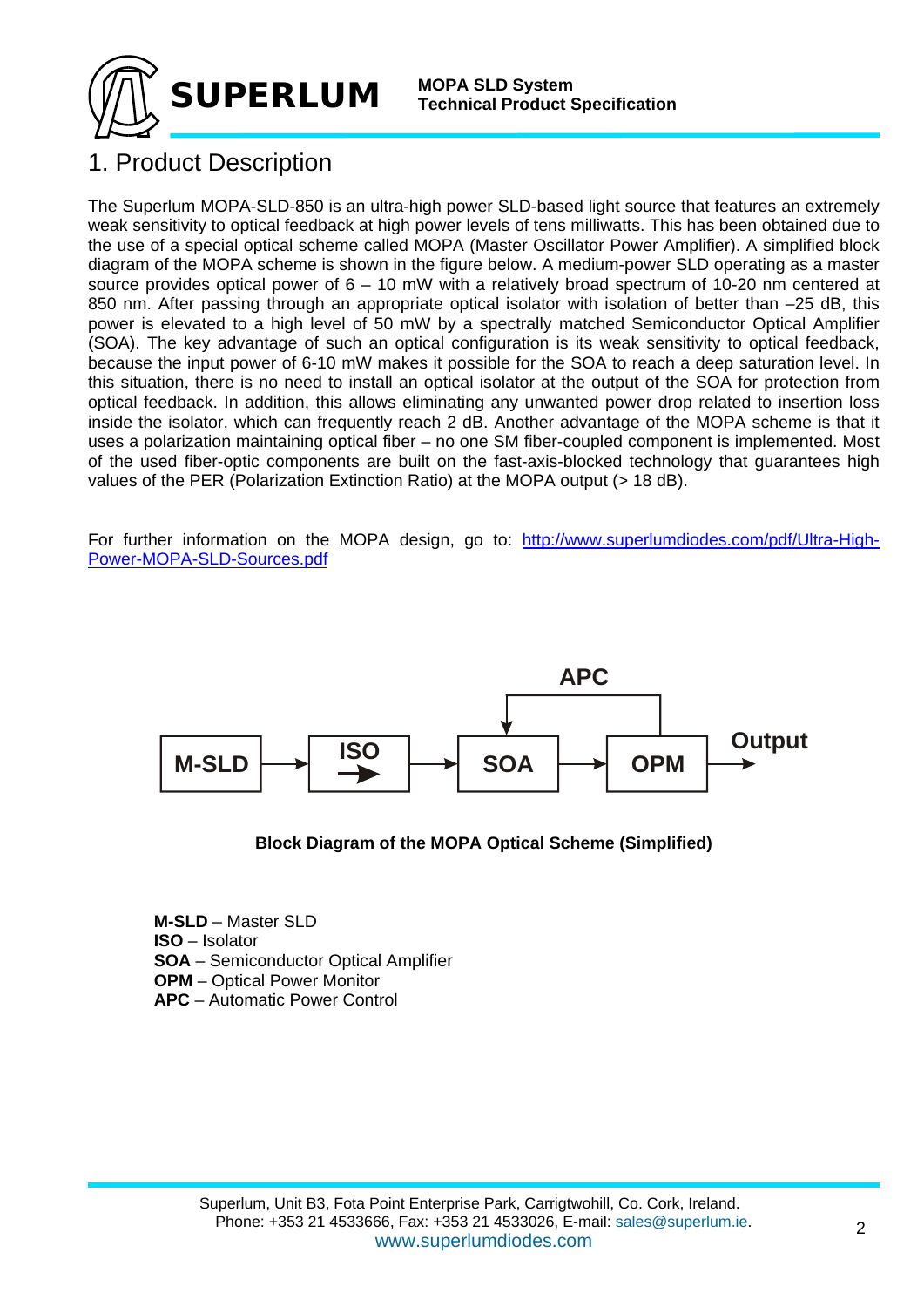

The MOPA system is offered in a compact Schroff case which is best suitable for using on a lab bench or in a rack. The device is built on a modular design that incorporates several plug-in modules (power supplies, optical unit, current and temperature controllers, CPU etc.) into one single mainframe. Each MOPA system is equipped with a high-precision PM FC/APC optical socket for easy coupling of 2.0-mm narrow-key connectors. The device is supplied with a PM optical patch cable of 1 m long. Other lengths of the patch cable are available upon request.

The Superlum drive electronics includes two independent, high-precision, low-noise, constant-power current & temperature control drivers. The electronics provides safe current and temperature operation of the master SLD and the SOA. All the necessary SLD protective measures are implemented. Among the measures, the most important ones are the "soft" start, turn-on transient suppression, overtemperature protection, open-circuit protection and pumping current limit.

For added safety, the system is designed to meet 3B laser class requirements. To this end, the instrument is equipped with laser safety measures specified in ICE 60825-1 Ed. 2 2007-03, namely: the master key control, remote interlock connection, visual/audible alarm, informational warning stickers etc.



#### **Informational labels about laser hazard meet the requirements of ICE 60825-1 Ed. 2 2007-03.**

The MOPA-SLD-850 can be controlled locally – with the front panel, or remotely – from a computer via RS-232. It contains minimum front-panel features needed for operation. No adjustments are required to run the device because it is completely pre-set at the factory. The rear panel of the instrument has a digital input to allow the drive current of the SOA to be pulse modulated – switched on or off. The maximum frequency of modulation is 50 kHz.

The device includes a linear power supply capable to operate from a power source of either 220 VAC or 110 VAC. The required value of the line voltage is pre-set at the factory and should be specified by the customer before placing the order.

SLD-based light sources are excellent high-power speckle-free broadband light sources with a great potential for using in many practical applications such as OCT (Optical Coherence Tomography) Imaging Systems, FOG (Fiber Optic Gyroscopes), optical spectroscopy and the others.

Superlum offers product customization services. A number of the operating characteristics of the product (e.g. the output power level, spectral characteristics etc.) are available for modification according to your specific needs.

For further discussion of your personal requirements, please call +353 21 4533666 or email sales@superlum.ie.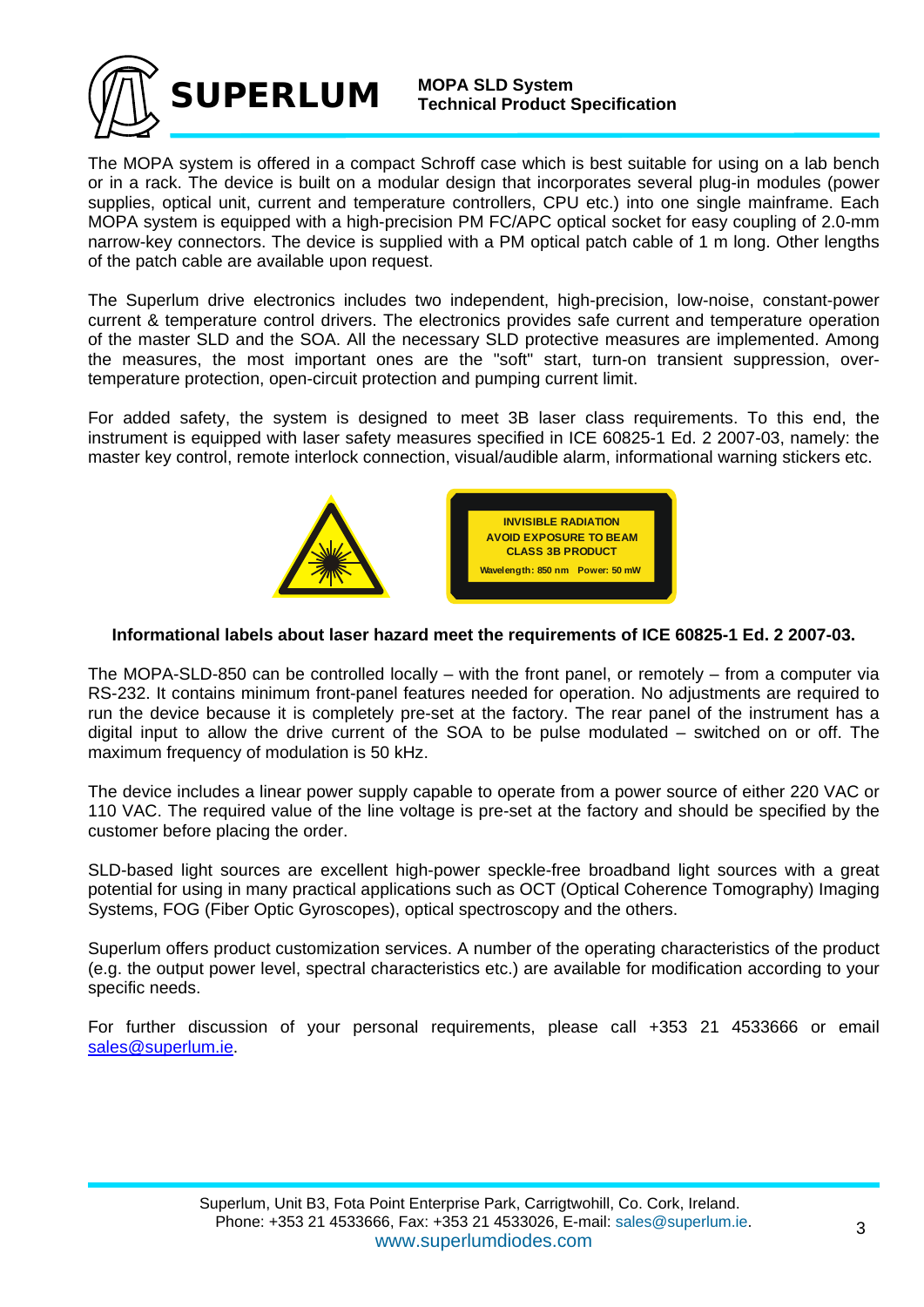

## 2. Technical Specification<sup>1</sup>:

| <b>Optical Specifications</b>          |                                                |
|----------------------------------------|------------------------------------------------|
| <b>Center Wavelength</b>               | $850 \pm 2$ nm                                 |
| <b>Optical Bandwidth (FWHM)</b>        | 10-20 nm                                       |
| <b>Spectral Ripple</b>                 | $< 2\%$                                        |
| <b>Output Power</b>                    | 50 mW (45 mW min.)                             |
| Maximum Allowed Feedback <sup>2</sup>  | -10 dB (corresponds to 10%-feedback)           |
| Ouput Power Stability <sup>3</sup>     | $< 0.5\%$                                      |
| <b>Polarization Extinction Ratio</b>   | $> 18$ dB (20 dB typ.)                         |
| <b>Optical Fiber Type</b>              | Corning PANDA PM 850                           |
| <b>Polarization Orientation in the</b> | Slow axis,                                     |
| <b>Output Fiber</b>                    | Aligned with the connector key                 |
| <b>Output Optical Connector</b>        | FC/APC type with narrow precision key (2.0 mm) |

| <b>Electrical Specifications</b>        |                                                                                       |  |
|-----------------------------------------|---------------------------------------------------------------------------------------|--|
| <b>Operating Mode,</b><br>for SLD / SOA | <b>Constant Power</b>                                                                 |  |
| <b>Enable Control</b>                   | 1) Manual: from the front panel<br>2) Electronical via: a) TTL pulses, b) RS-232 port |  |
| <b>Modulation Input<sup>4</sup></b>     | TTL, $0 - 5$ V => Full Power $- 0$ , R <sub>IN</sub> =1 kOhm                          |  |
| <b>Rise Time / Fall Time</b>            | $2 \mu s / 0.5 \mu s$                                                                 |  |
| <b>Modulation Input Connector</b>       | SMA-female (Referenced to Chassis)                                                    |  |
| I/O Interface <sup>5</sup>              | <b>RS-232</b>                                                                         |  |

| <b>Protective Measures</b>            |                                                                                                                                                                                                                                                             |
|---------------------------------------|-------------------------------------------------------------------------------------------------------------------------------------------------------------------------------------------------------------------------------------------------------------|
| <b>SLD Protective Measures</b>        | Soft start of the SLD pumping current, clamping<br>limit circuit for the SLD current, SLD operation in<br>constant power mode, fast switch off of an SLD<br>module in case of a driver error, effective<br>suppression of electronic transients and spikes. |
| <b>Built-in Laser Safety Measures</b> | Key-operated master control, remote interlock<br>connector, manual reset in case of remote interlock<br>activation, visual indication of laser output<br>activation, laser safety information labels.                                                       |

| <b>General Specifications</b>      |                         |  |
|------------------------------------|-------------------------|--|
| Power Requirements <sup>6</sup>    | 110 VAC, 50-60 Hz       |  |
| <b>Power Consumption</b>           | 20 VA Max               |  |
| <b>Warm-up Time</b>                | $10 \text{ min}$        |  |
| <b>Operating Temperature Range</b> | +15 °C to + 30 °C       |  |
| <b>Storage Temperature Range</b>   | 0 °C to +40 $\degree$ C |  |
| <b>Continuous Operation</b> 7      | 16 hrs/day              |  |
| Outline Dimensions (W x H x D)     | 257 x 170 x 325 mm      |  |
| <b>Approximate Weight</b>          | 7 kg                    |  |
| <b>Warranty</b>                    | 12 months               |  |